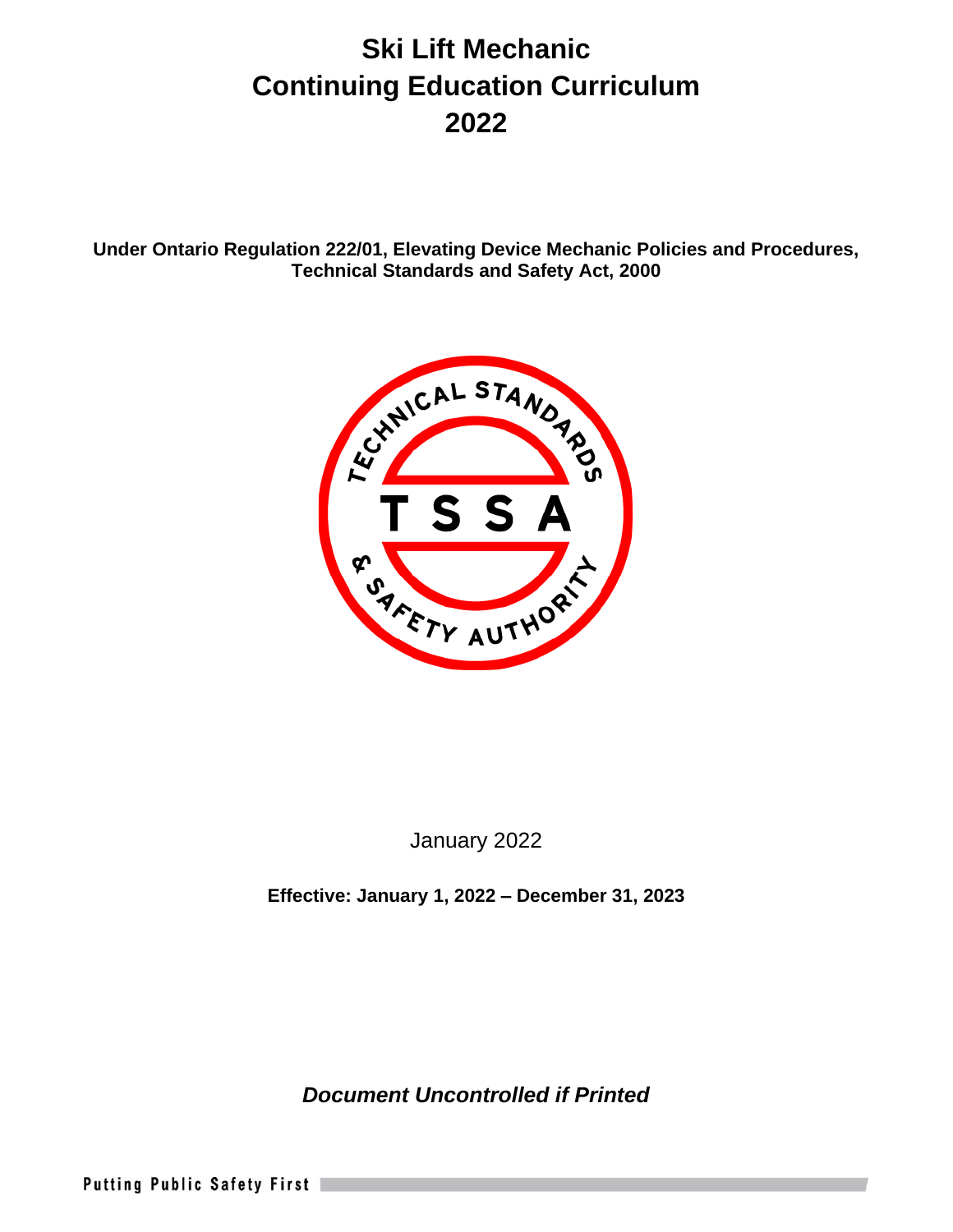

The Technical Standards and Safety Authority ("TSSA") in conjunction with the Ski Lift Training and Certification Advisory Board ("TCAB") has developed the curriculum standard for the 2022 Ski Lift Mechanic Continuing Education cycle, as defined below:

- 2 hours on safe work practices and related topics that may include product-specific safety applications or procedures; the Technical Standards and Safety Act (the "Act"), its regulations, Z98 Passenger ropeways and passenger conveyors safety code, director's orders/bulletins; and
- 2 hours on technical training related to the passenger ropeways and conveyors industry, which may include cross-discipline training involving curriculum that may have an impact on the passenger ropeways and conveyors industry.

## **Training Modules**

- **1. Safe Working Practices, the Act, Regulations, Code(s) and Directors Orders/Bulletins – 2.0 hours** 
	- 1.1 2 hours on safe work practices, the Act, its regulations, Z98 Passenger ropeways and passenger conveyors safety code, and director's orders/bulletins relevant to the ski lift mechanic certificate classification(s) in attendance.
		- 1.1.1 What is new in the Z98 2019 and CAD 1.1.1.1 Changes to the code adoption document (CAD) part 5
		- 1.1.2 Safe storage of Fuels equipment
		-
		- 1.1.3 Operations of Passenger Ropeways
			- 1.1.3.1 Observe and enforce policies and procedures related to attendants and operators.
		- 1.1.4 Practical Skills Experience Sign-off Document Requirements ("Skills Passport")
			- 1.1.4.1 Requirements to hold, maintain, and not to work beyond scope of training and experience (reference Ontario Regulation 222/01)
			- 1.1.4.2 How to use the Skills Passport Document
				- The Skills Passport is designed to provide a visual representation of the experience and skills acquired in several specific areas.
				- The Skills Passport also serves to highlight those areas in which an SLM-T or a fully certified SLM may need additional experience or training. The sections of the Skills Passport reflect the skills and training objectives that are contained in the applicable In-Class/Theoretical Training Curriculum.
				- The SLM-T or SLM has the primary responsibility to ensure the Skills Passport is up-to-date, and in conjunction with their supervising mechanic(s) shall ensure the Skills Passport accurately reflects the experience and training gained during the qualifying period.
				- The SLM-T or SLM shall maintain the original copy of the Skills Passport throughout their career and is obligated to produce copies of the Skills Passport to TSSA upon request.

### **2. Technical Training – 2.0 hours**

- 2.1 2 hours on technical training related to the passenger ropeways and conveyors industry, which may include cross-discipline training involving curriculum that may have an impact on the passenger ropeways and conveyors industry.
	- 2.1.1 Technical training should include but is not limited to at least one of the following topics during the continuing education cycle:
		- 2.1.1.1 Evacuation drives and procedures
			- Safety devices that must be operative and inoperative
			- Tower grounding
			- Changes in the Canadian Electrical Code section 58/600 58/610.
		- 2.1.1.2 Brakes; hydraulic systems; line equipment maintenance; low voltage electrical and control circuitry; or tensioning systems.